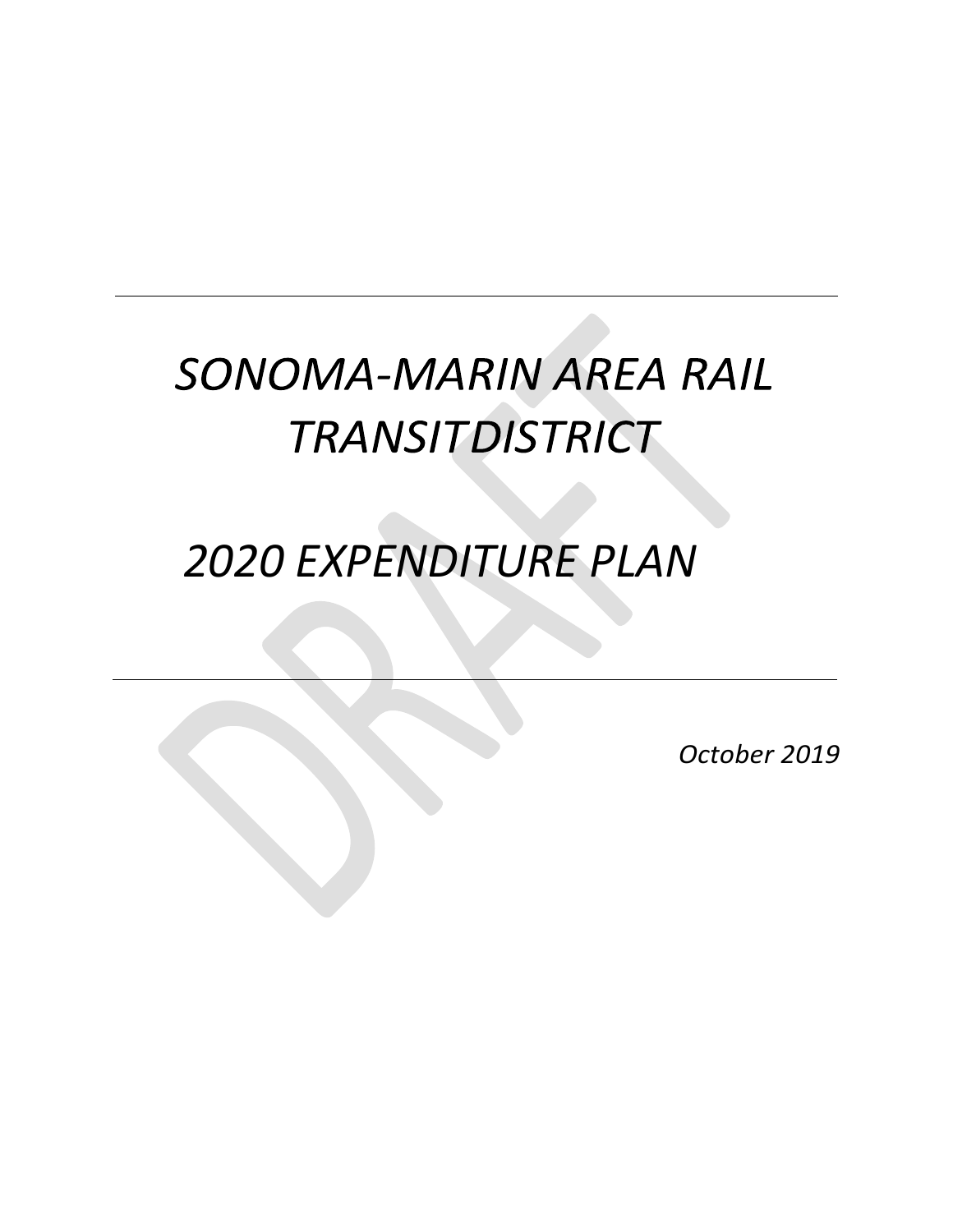# **I. Executive Summary**

The Sonoma-Marin Area Rail Transit District (SMART) proposes an extension (without increasing the ¼ cent retail sales tax rate) in order to pay for the operation, maintenance and expansion of a passenger train system and ancillary bicycle/ pedestrian pathway.

SMART requires the extension to provide not only revenues for the on-going operation and maintenance of the existing train and pathway system and to provide matching funds to obtain state and federal transportation grants for the capital construction of the remaining capital projects identified below.

Over the past 10 years SMART's ¼ cent (Measure Q) tax revenue has allowed the District to leverage its funds along with regional, state and federal funds to both build and operate a new commuter rail transit system that extends from Larkspur in Marin to Airport Blvd in Sonoma and is a convenient/efficient alternative to sitting in traffic on Hwy 101. In addition to the currently built system, the Windsor extension project is fully funded and is scheduled to open at the end of 2021. For every dollar in sales tax the District has received, SMART has brought an additional dollar investment to the region.

This measure proposes an extension (without increasing the rate) to the existing ¼ percent retail sales tax measure that will provide for and increase the existing level of service, operation and future expansion of both the passenger and freight rail train system and ancillary bicycle/ pedestrian pathways in Sonoma and Marin Counties. The passage of this measure will allow SMART to continue to leverage and compete for Federal, State, Regional, Local and Private Funds for passenger/ freight services and pathway connecting SMART stations for years to come. The extension of time will also allow SMART to refinance its existing debt, lower its annual payments and put more sales tax revenue toward annual operations.

Extending the existing sales tax measure will continue to further community-wide goals of relieving traffic, fighting global warming, reducing greenhouse gas emissions, increasing economic opportunities and increasing transportation options. Extension of the existing sales tax measure will help achieve these goals in Marin and Sonoma Counties through convenient rail connections to ferry, bus and regional transit services across the Northbay and connections

to the national railroad system via Highway 37 & 121, by providing passenger train service, a bicycle/pedestrian pathway linking the stations, all funds supporting these environmentally responsible transportation alternatives in Marin and Sonoma Counties.

**Local Control of Revenues and Citizen Accountability is Paramount.** The measure provides for accountability, protects the public's investment and includes safe guards to ensure that our transportation priorities will be protected. Local officials who are closest to where the revenues are collected and understand their community's needs will make decisions with input from the public and a citizen's oversight committee. Consistent with State law, all sales tax revenues collected by passage of this measure will remain under the control of appointed local elected officials serving as the Sonoma Marin Area Rail Transit District Board of Directors. This measure would raise \$40 million a year.

The proceeds of the tax would be focused on four main expenditure principles designed to ensure the District can continue the progress, success and operation of the rail transportation and pathway system: (1) Provide for ongoing operation, maintenance and financing of the current system, including reducing annual debt service (2) Enhance safety and security programs (3) leveraging other sources of revenue for capital projects and operational enhancements (4) Continually evaluate and determine the priorities of the District as they arise by the Board of Directors

# *SMART District Role andPurpose*

The SMART District was established by the California Legislature through the enactment of AB 2224. The SMART District includes both Sonoma and Marin Counties and was created in that legislation for the purpose of providing a unified and comprehensive structure for the ownership and governance of a passenger and freight rail system within Sonoma and Marin Counties and provide passenger and freight train service along the existing publicly-owned railroad right-of-way.

#### *Rail Corridor Ownership and Management*

SMART owns the railroad corridor currently extending from Healdsburg in Sonoma County to Corte Madera in Marin County and from Novato eastward towards Napa and American Canyon. This right-of-way is a significant public asset that is now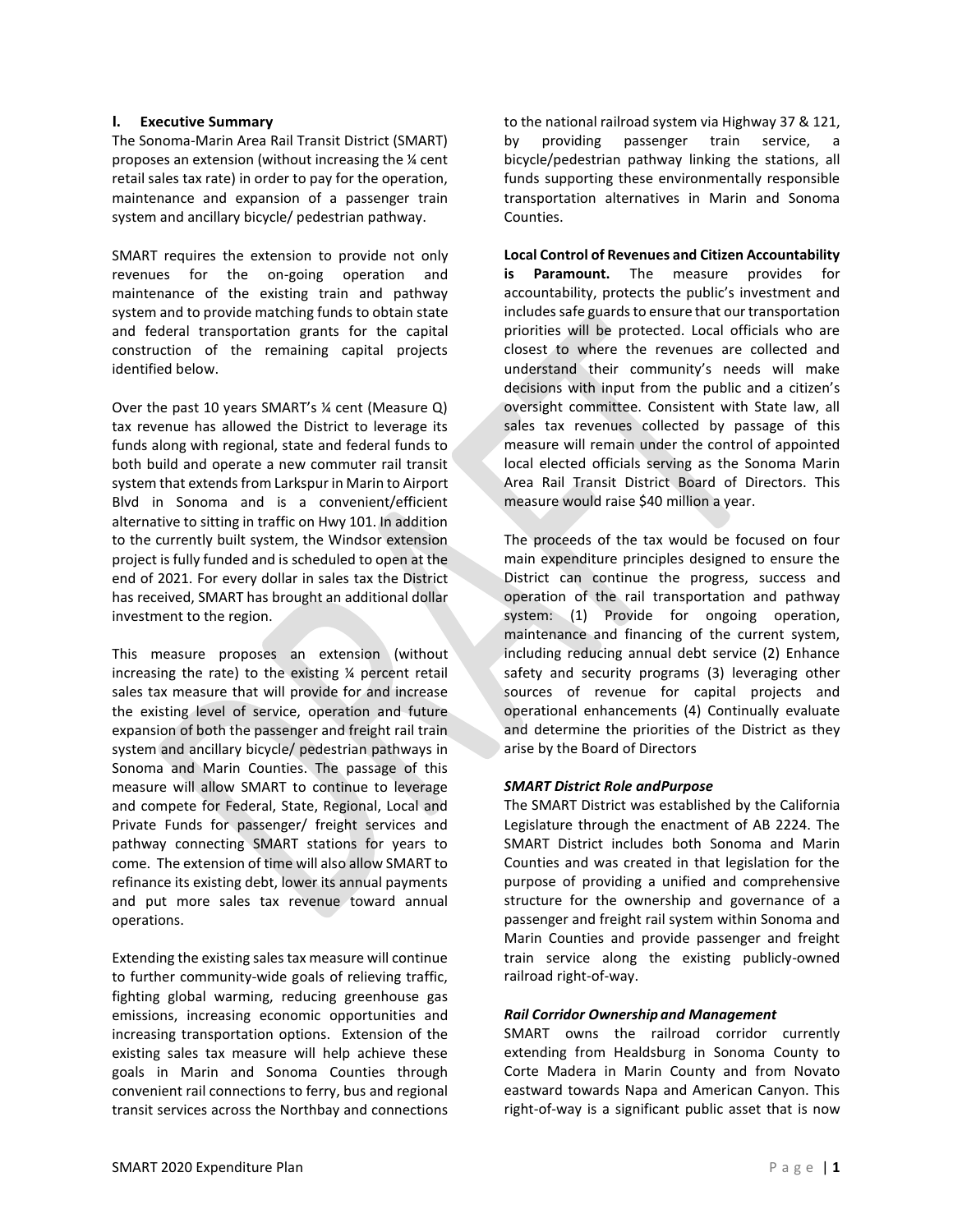used to provide passenger and freight train service and pathways linking the train stations. At this time, proposed State Legislation would adjust SMART's ownership of the railroad right-of-way to the County line between Sonoma and Mendocino.

#### **Expenditure Plan Background**

Since the approval of the retail sales tax measure in 2008, SMART has built an entirely new transit alternative to sitting in traffic on Highway 101. Marin and Sonoma voters showed their desire to have this system in the most important way possible—by agreeing nearly 70% of the vote to help pay for it. Similar to the tax revenues used to support roads and bridges, every commuter rail system relies on taxpayer support to provide its service to the public.

With continued tax support, SMART will continue to leverage its current local ¼ cent funds to capture additional funding that would otherwise not be available to the region. SMART has successfully received additional grant funding for rail cars, expansion of the rail system, stations, upgrades to railroad safety systems and additional pathway extensions. As envisioned in the previous measure Q expenditure plan, SMART leveraged the retail sales



has resulted in over \$600 million of direct investment in the transportation infrastructure of the two Counties which SMART now seeks to maintain and preserve.

In working to provide the best transportation alternative to commuters in the North Bay, SMART opened with service that is safe, reliable and has carried over 1.5 million passengers, 5,500 passengers in wheelchairs and 140,000 bicycles to date. While extension of the current ¼ cent sales tax was always planned and necessary for continued operations and preservation of the capital investment, the updated 2020 expenditure plan now focuses on four categories listed below to ensure the District can continue the progress and success of the SMART transit system.

The anticipated extension would not change the  $\frac{1}{4}$ cent rate but would extend sales tax past its expiration date allowing the District the time needed to restructure its debt and provide consistent annual funding for operations. Preliminary estimates show that annual debt service could be reduced from \$18 million to \$6 million annually thereby providing annual revenue savings of \$12 million. This debt restructuring will secure the current rail and pathway operations for the future; it would also provide the revenue needed to operate future rail extensions to Healdsburg and Cloverdale and future pathway expansion when outside grant or other funding becomes available to complete construction. In the coming years, SMART will continue its very successful efforts to seek out federal, state, regional, local and private funds to extend beyond the current system

#### **Rail Corridor Ownership and Management**

SMART is managed by a General Manager, who is appointed by and reports to the SMART Board of Directors. SMART Board adopts an annual budget documenting all revenues and expenditures. SMART has recently updated its Strategic Plan, under the direction of the SMART Board of Directors. The Strategic Plan provides annual revenue and future cost assumptions for project implementation operation and maintenance. SMART also prepares a Short Range Transit Plan documenting service and funding assumptions over a 10-year period.

#### **II. Expenditure Plan Principles**

# (1) Provide for On-going Operation, Maintenance and Financing of the current system:

This includes funding for operational services, annual maintenance and repair, future upgrades to current systems, replacement cycles, and investment in newer technology and restructuring of the construction debt service.

i. Operations and Services: SMART provides safe, reliable weekday and weekend/holiday train service between Marin and Sonoma County. Current service consists of: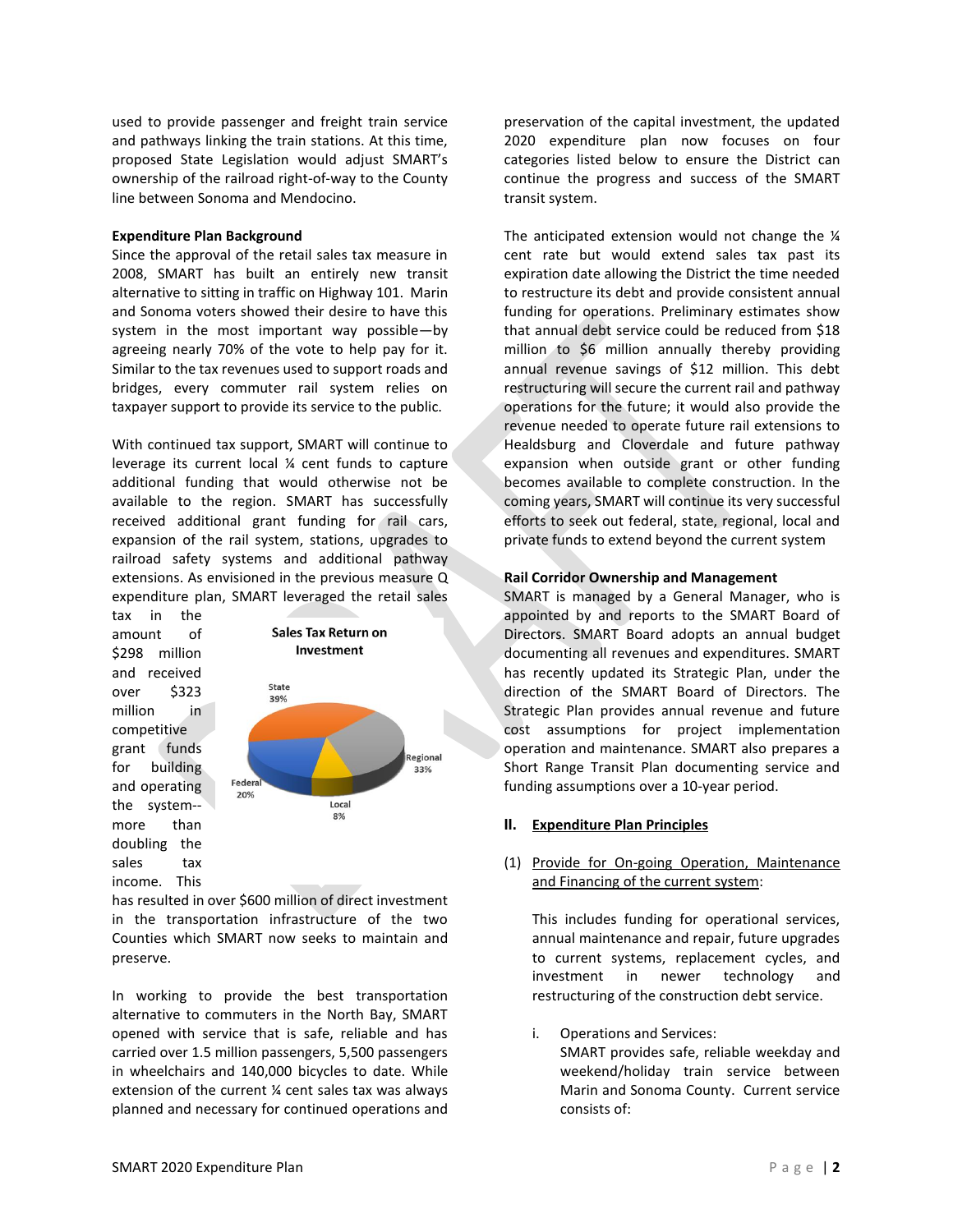- On weekdays SMART provides for 34 daily service from Sonoma County Airport to Downtown San Rafael.
- **■** Upon opening the Larkspur station project extension SMART will expand service to 36 daily trips.
- On weekend & holidays SMART provides for 10 trips and upon completion of the Larkspur station project SMART will adjust these trips to connect with San Francisco-bound ferry
- ii. Maintenance expenditures for infrastructure which currently includes:
	- 45 miles of commuter rail with stations
	- 4 park and ride lots
	- 25 miles of pathways
	- 68 public crossing
	- 27 bridges
	- 2 tunnels
	- **Rail Operation Center and maintenance** facilities
	- **E** Telecommunications, Fiber optics, WiFi
- iii. Refinance existing debt service

To fund the construction of the rail and pathway project, SMART utilized revenue bonds that advanced \$180 million toward construction. SMART can now utilize additional years of sales tax revenue to refinance the payments on that debt to free up \$12 million in revenue annually by reducing debt payments from \$18 million to \$6 million.

- iv. Replacement cycle for SMART's clean and efficient Rail Cars. SMART currently uses 18 modern railcars in its delivery of transit services that are powered by clean, efficient on-board engines. Future funding to keep those cars in good repair is needed.
- (2) Prioritize safety, education and community outreach programs:

SMART's operation maintains the highest safety standards, meeting all required federal rules and regulations. Priority for expenditures related to safety includes but is not limited to:

i. Safety, education, suicide prevention and community outreach programs:

Our passenger's safety as well as general public safety is our foremost priority. SMART will continue outreach and safety efforts making sure the public is aware of our new passenger train service after an absence of more 60 years. TO date SMART has

- Launched a new SMART rider-focused website, that has had over 700,000 users
- Conducted and attended over 450 events or presentations, informing passengers, pedestrians, bicyclists, and motorists
- Completed 179 presentations at 97 schools, reaching 38,281 students in Marin and Sonoma counties
- Created a new dedicated safety website, BeTrackSMART.org, to educate the public on rail safety

SMART's will continue its community outreach efforts that have included monthly public Board meetings, public hearings, special ad hoc meetings and hundreds of presentations to community, business and special issue groups. SMART's social media and digital program will continue, including channels on Facebook, Twitter and Instagram reaching over 15,000 people.

ii. Implementation of safety enhancements for crossings.

While the SMART system meets or exceeds all State and Federal safety requirements, SMART continually evaluates whether there is anything within SMART's ability and means that could improve the safety of the system. Recently, as a result of several incidents of distracted pedestrians and bicyclists colliding with the train, the SMART Board authorized the use of capital reserves for additional safety enhancements at 30 crossings. Additionally, SMART is researching technology at grade crossings to detect and deter trespassing or other safety problems on the right of way. Cameras with specialized analytics could be deployed where SMART experiences a high volume of trespassers or other traffic, increasing our ability to react to unsafe behavior. SMART will continue to study these and other safety improvements into the future.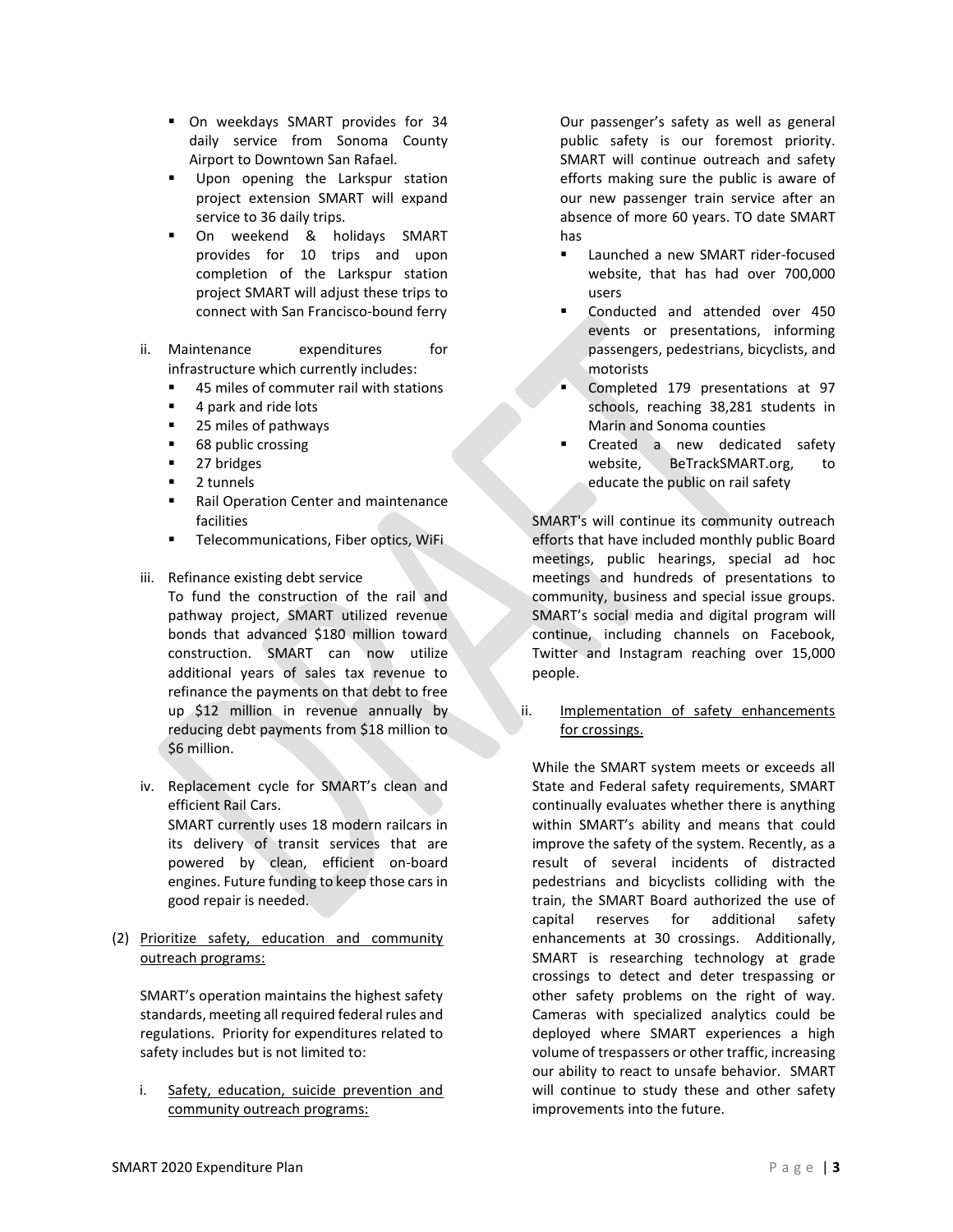#### (3) Capital projects and Rolling Stock**:**

The passage of a sales tax extension without increasing the rate enables SMART to fully fund the operational expenses of Windsor, Healdsburg and Cloverdale extensions currently estimated to be \$600,000, \$1.5M and \$3.2M respectively. Although current financial projections do not provide any additional funds dedicated for these capital projects, SMART will continue to work to find state, federal and private funding to address invest in both its existing infrastructure as well as seek to leverage funding to complete current projects underway and all future projects. Those projects include:

Rail: The current capital cost estimates for rail extensions and capacity expansion (vehicles/rail yard) is \$364 million based on current construction estimates. Actual cost may be lower or higher based on economic climate at the time of construction.

This is comprised of the following elements:

- Windsor to Healdsburg (Track, Station, Bridges and Systems) - \$125 million
- SMART Rail Vehicle Expansion \$44 million
- **EXECTART Rail Yard Capacity Expansion \$25** million
- Healdsburg to Cloverdale (Track, Station, Bridges and Systems) - \$170 million

Pathway: In order to close the existing gaps between the Larkspur and Windsor Stations in the built or funded pathway segments, the cost estimate for delivering those segments is \$35-40 million based on current construction estimates. Construction of pathway connecting to SMART stations includes:

- Larkspur to Down Town San Rafael station pathway
- Civic Center to Downtown Novato stations pathway
- Downtown Novato to San Marin Stations pathway
- Petaluma to Cotati stations pathway
- Santa Rosa North to Sonoma County Airport stations **pathway**

Additionally, the cost of pathway segments connecting Windsor to Healdsburg and Cloverdale is estimated to be \$38 million.

Improved Level of Service: In addition to system

extensions, SMART will also look to improve the frequency of service. This would require:

- The purchase of additional train sets
- Double tracking where feasible
- Enhanced connections to local transit, regional and national transit systems including airports and national railroad.

For all of these capital priorities, SMART would continue its successful efforts to date that brought a new dollar to the region for every dollar of sales tax received. The current investment would be leveraged to seek new resources for our priorities. Significant grant and other outside revenues will be available in the coming years that could advance SMART's future capital expansion efforts. Notably, within California, the voter-affirmed Senate Bill 1 has infused significant resources into improving transportation networks throughout the State. These funds were affirmed by the voters and are being made available to transportation needs.

The following is a list of statewide resources for which SMART is able to compete to construct SMART's capital expansion program. The list is not exhaustive but illustrates the opportunities available with over \$1.2 billion in new revenues every year moving forward:

- **EXECUTE:** Transit and Intercity Rail Capital Program \$300 million annually
- Solutions for Congested Corridors \$250 million annually
- State Transportation Improvement Program -Interregional Share - \$27.5 million annually
- State Transportation Improvement Program Regional Share - \$82.5 million annually
- Trade Corridor Enhancement Program \$300 million annually
- Local Partnership Program \$200 million annually
- Active Transportation Program \$100 million annually
- Regional Measure 3 (bridge toll finds)

Federal resources are also available, with reauthorization of the Federal transportation legislation, currently 2015's Fixing America's Surface Transportation (FAST) Act is on the horizon for 2020. Federal funding priorities include rural projects, particularly those that improve broadband connections. SMART's extensions north will satisfy both of those priority concerns. SMART has a history of successfully accessing funds programmed at the